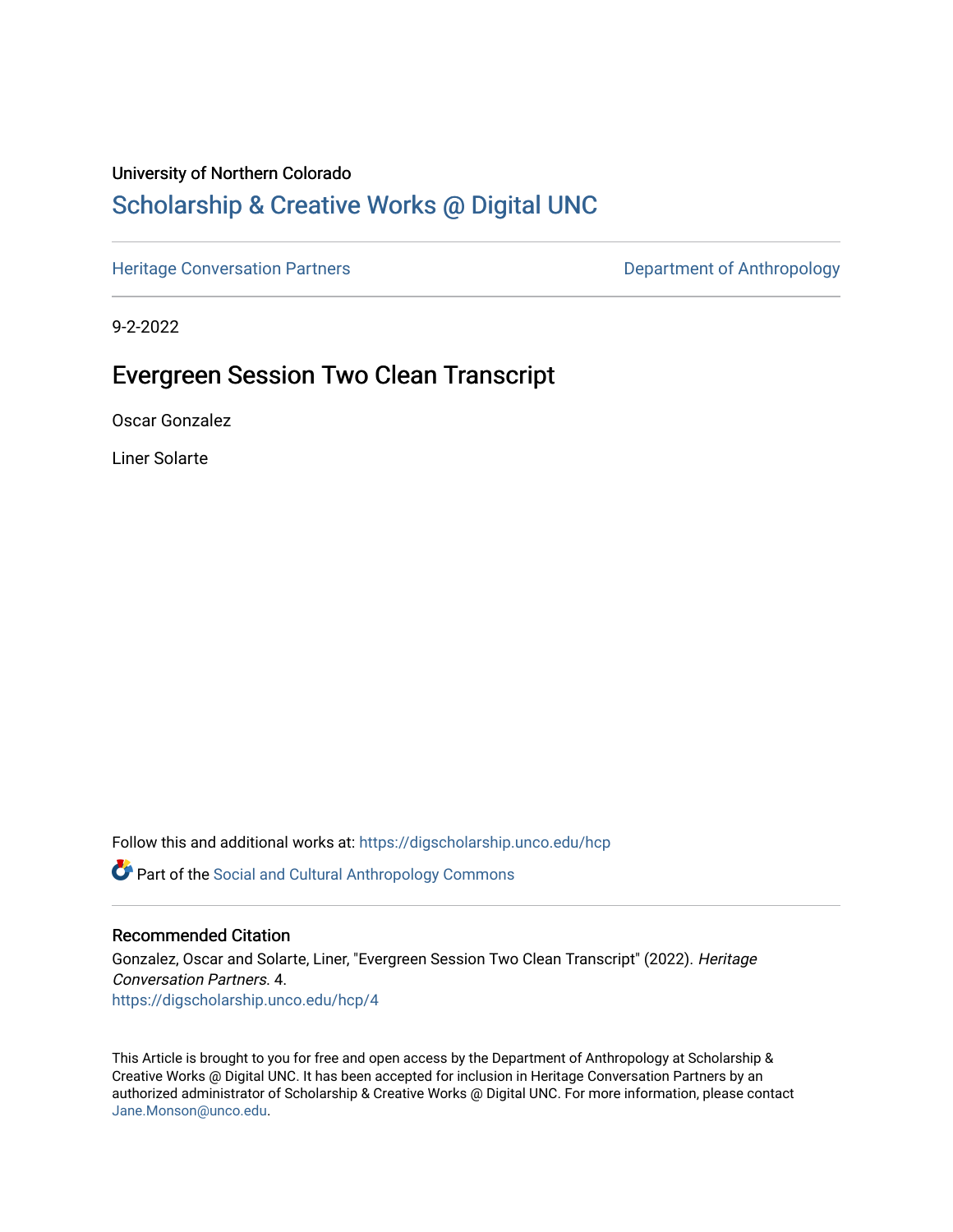ANT 300 class- Applied Anthropology, University of Northern Colorado

February 9, 2022 1:00 PM - 2:15 PM (ET) \* \* \* \* \* INTERVIEWERS: Emily Dzhinenko, Miranda Bermudez, Ruby Gregory, Katie Carter PARTICIPANTS: Oscar Gonzalez and Liner Solarte Transcript: Captioning Provided by: Partners Interpreting www.partnersinterpreting.com 508-699-1477 (V) 508-809-4894 (VP) \* \* \* \* \* ANT 300 class- Applied Anthropology, University of Northern Colorado February 2, 2022 1:00 PM - 2:15 PM (ET)

This text, document, or file is based on live transcription. Communication Access Realtime Translation (CART), captioning and/or live transcription are provided in order to facilitate communication accessibility and may not be a totally verbatim record of the proceedings. This text, document, or file is not to be distributed or

used in any way that may violate copyright law.

\* \* \* \* \*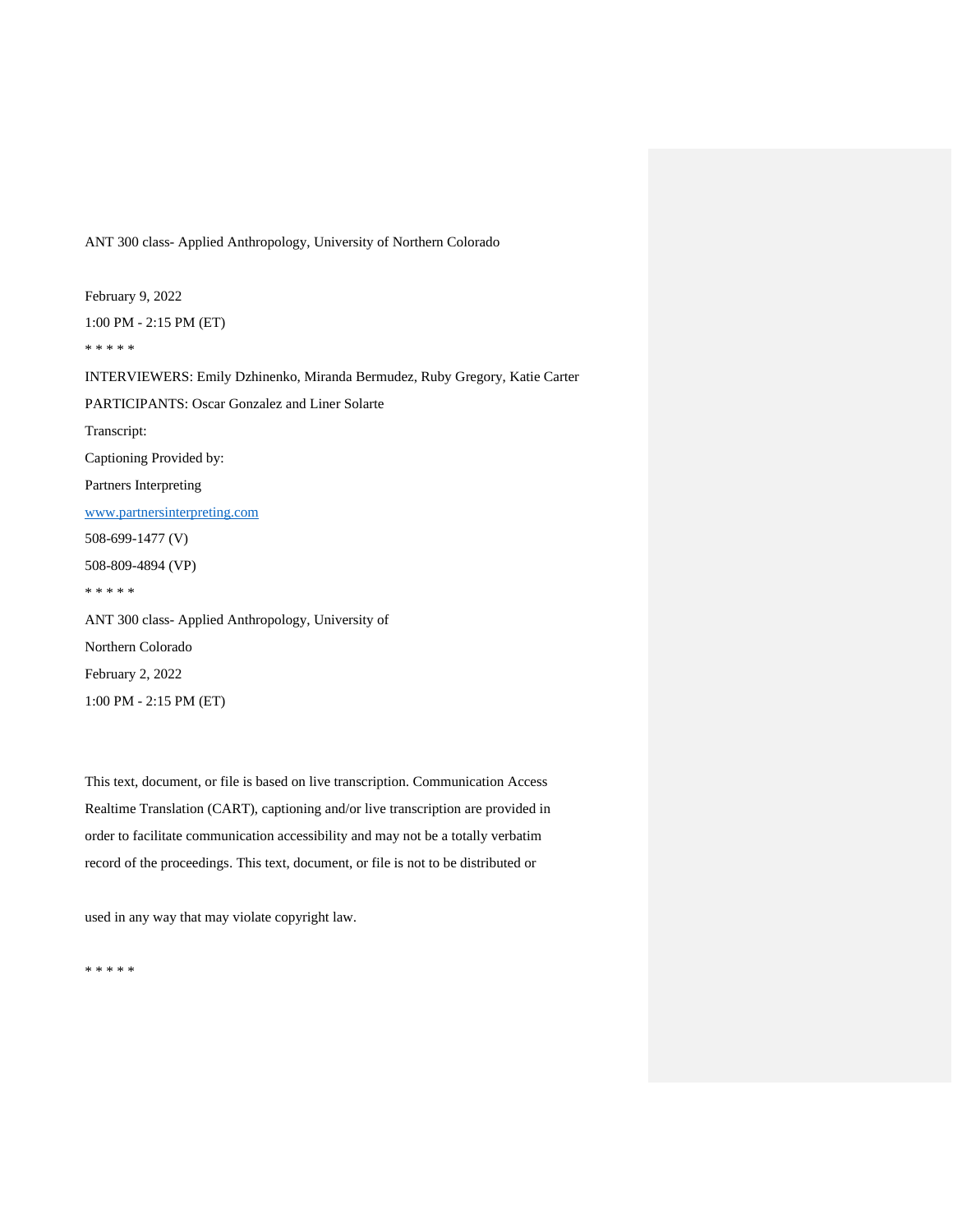#### (Captions provided by a live Captioner.)

\* \* \* \* \*

12:59 PM (ET)

CAPTIONER: Standing by.

EMILY: Good morning. We're just going to wait about two more minutes for the

rest of everyone else to join. Miranda will be here in just a moment, Emiliano is having issues with the internet and I haven't heard anything from Liner.

OSCAR: Sorry, Liner was in a meeting, she was in another Zoom session. I will write her 'cause I think she didn't notice that this is time.

the time. She will be here in a minute.

EMILY: Awesome! How has your day been going so far?

OSCAR: I'm doing good ! [Laughter] Yesterday, I think, my afternoon, I decided to

take a nap, but... it was a long nap. I am not so sure if I told you last week that we

move. We were living in Aurora, now we moved to Parker. So, it was a week

with a lot of things to move. I rent a U-Haul two times. I did two trips on

Monday and two on Friday moving many things that I have to. So yeah, I was exhausted.

Yesterday I took the whole afternoon to rest.

But I still wanted to sleep!

[ Laughter ]

I still, I still want to go and sleep for at least a couple of hours more. And you? Your week? Was good?

EMILY: Oh I am saying that moving is tiring. It always just wants me to pass out and sleep forever. Okay, well everyone that could be here is here except for Miranda and she will be here in just a moment. I wanted to start off with letting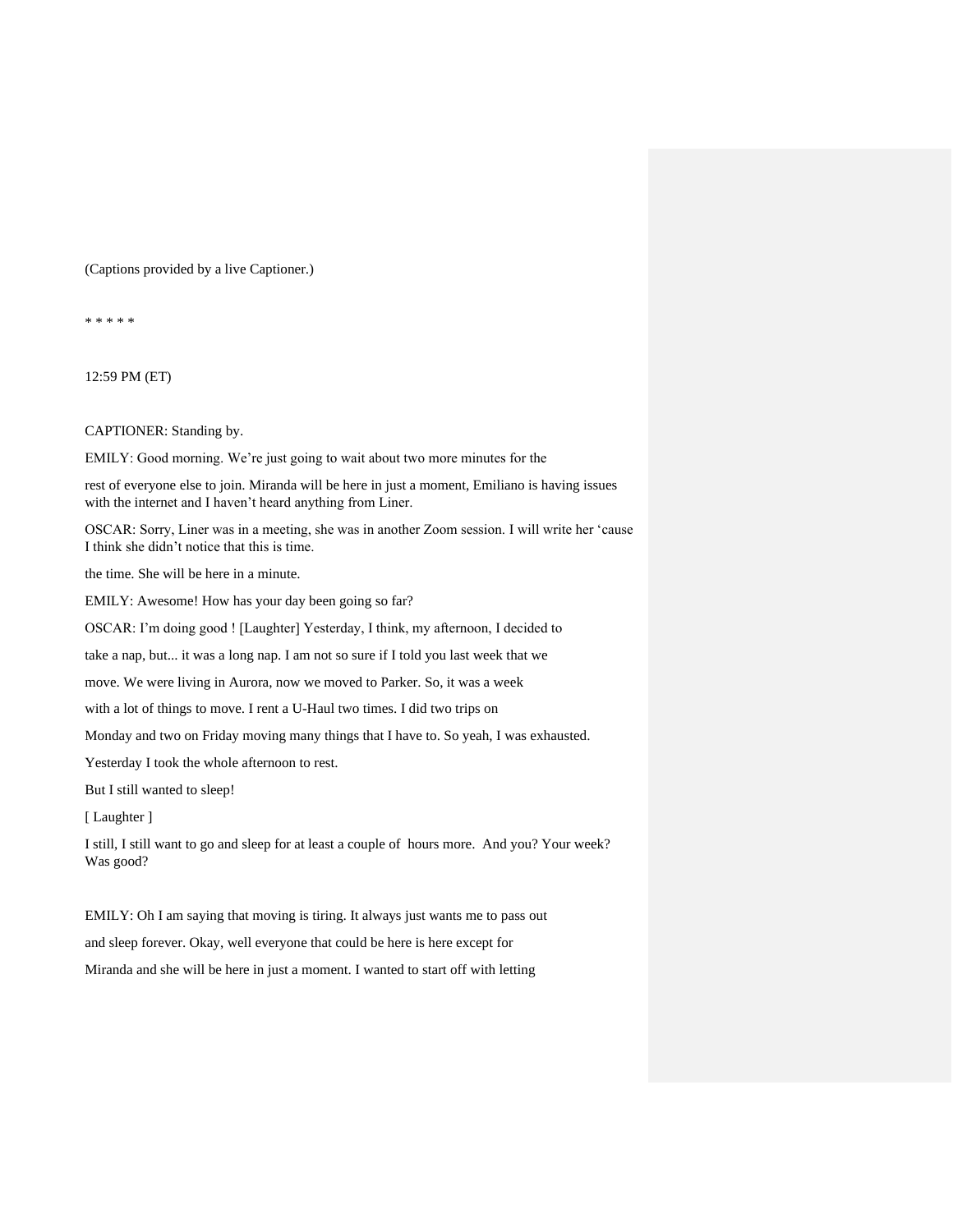you guys know that for the last 10 minutes or so we would like to just kind of like reflect on how the first two sessions have been going and what you have gotten out of it. So I

will keep my eye out on the time for that, but that is something we would like to discuss.

So, this week I think we will be talking about holidays and celebrations. And so, I

guess we could start off with what holiday or celebration in your country of origin is your favorite.

#### OSCAR: Okay --

EMILY: For me, I really like Halloween. My favorite month is October so that's part of it, but it's fun, I like all of the activities that you can do like carving pumpkins, finding different costumes to get into. I like that you don't have to send out holiday cards.

OSCAR: Okay, well, my favorite is Father's Day. I am not so sure if you celebrate that here in the US but in my country, we celebrate that on June 17th and I love that. I have – a position I can take off and I can eat all day and everything. I enjoy that.

LINER: My favorite holiday I think is Christmas 'cause the food we make is

usually different or maybe -- I mean different from the rest of the year. And

### People in the family try to be together more time than the rest

of the year - and even I think the mood, people's mood is different.

MIRANDA: Liner, can I ask how is the food different than the food you eat the rest of the

Year? How is it different?

LINER: We have many dishes that are different. We usually eat arepa it's like a bread, a

cornbread, a circle. [Laughter] And there are- other dishes, but in Christmas we used to eat

something that we call ajaka. The ajaka is like a tamale. You know what is a tamale? Okay, it's like a tamale. It is – you have the-layers - it is layered – that is made of corn-dough and it is filled with meat, beef meat, pork, chicken and poultry, vegetables olive, raisins--

OSCAR: Raisins, yeah! [Laughter]

LINER: It's delicious, It is very delicious. And then it is wrapped with a banana leaf and we boil it. When it is done, we eat it. We have a bread that we call pandemo. In English it would be ham

**Commented [MA1]:** Both transcripts seemed to skip this, so this is what I found that sounds closest to what Liner said.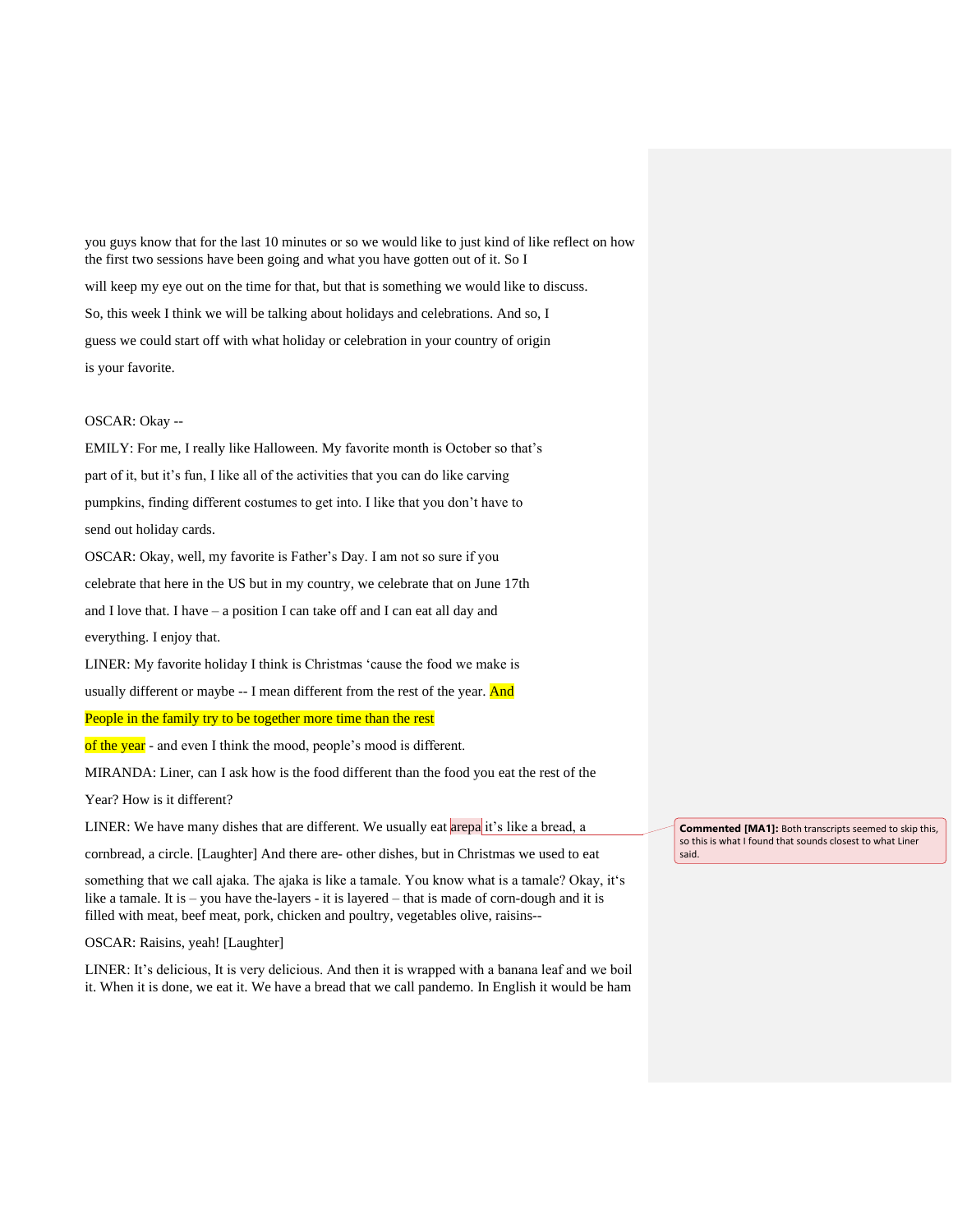bread sweet bread, it is a sweet dough and the bread is filled with ham, bacon, raisins, and olive. We have a salad. The salad is Ensalada Gedina it's like a chicken salad. It is made with potatoes, carrots, chicken. And the dressing is made with mayonnaise. What else,what else? We have a dessert, a desert that is made with papaya. I don't know what is the name? In English? Papaya?

EMILY: Papaya.

LINER: Okay, we boil the papaya but green papaya and we add sugar, a little bit of

water, and spices like cloves, cinnamon, and –what is wrong, I don't know -- the liquid is sweet

and the pieces of papaya are a little bit crunchy.

OSCAR: Crunchy? Yeah, Yeah!

[ Laughter ]

OSCAR: It is not fair! It's not fair talking about that, I am hungry. [Laughter]

MIRANDA: I know I am like, wait a second I'm hungry now, that all sounds so good.

[Laughter]

EMILY: Do you guys cook the food together, like in your family, is there like a tradition around

that?

OSCAR: Yes, yes, it is a tradition.

LINER: Yes. We--

OSCAR: It is a tradition to do that as a family. Everyone does one part of it. I

was with a Venezuelan family this year and it was an amazing experience to see.

There are five people in that house and everyone is doing one thing and then

they put it together. And then finally two or three hours later of that we start eating ajakas and it was an amazing flavor.

LINER: Yeah, when you make the ajakas in your home, you have levels and the last

level is the person who has to wash the banana leaf. Everybody hates that.

[ Laughter ]

OSCAR: That was my level this year!

LINER: Yes, because you have to do something that is like mechanic work

and nobody finds fun in doing that and the higher level is the mom's level.

Because she knows how to, how do you say -- I don't know -- the meat, the beef, that is, that you have to put it inside the meat.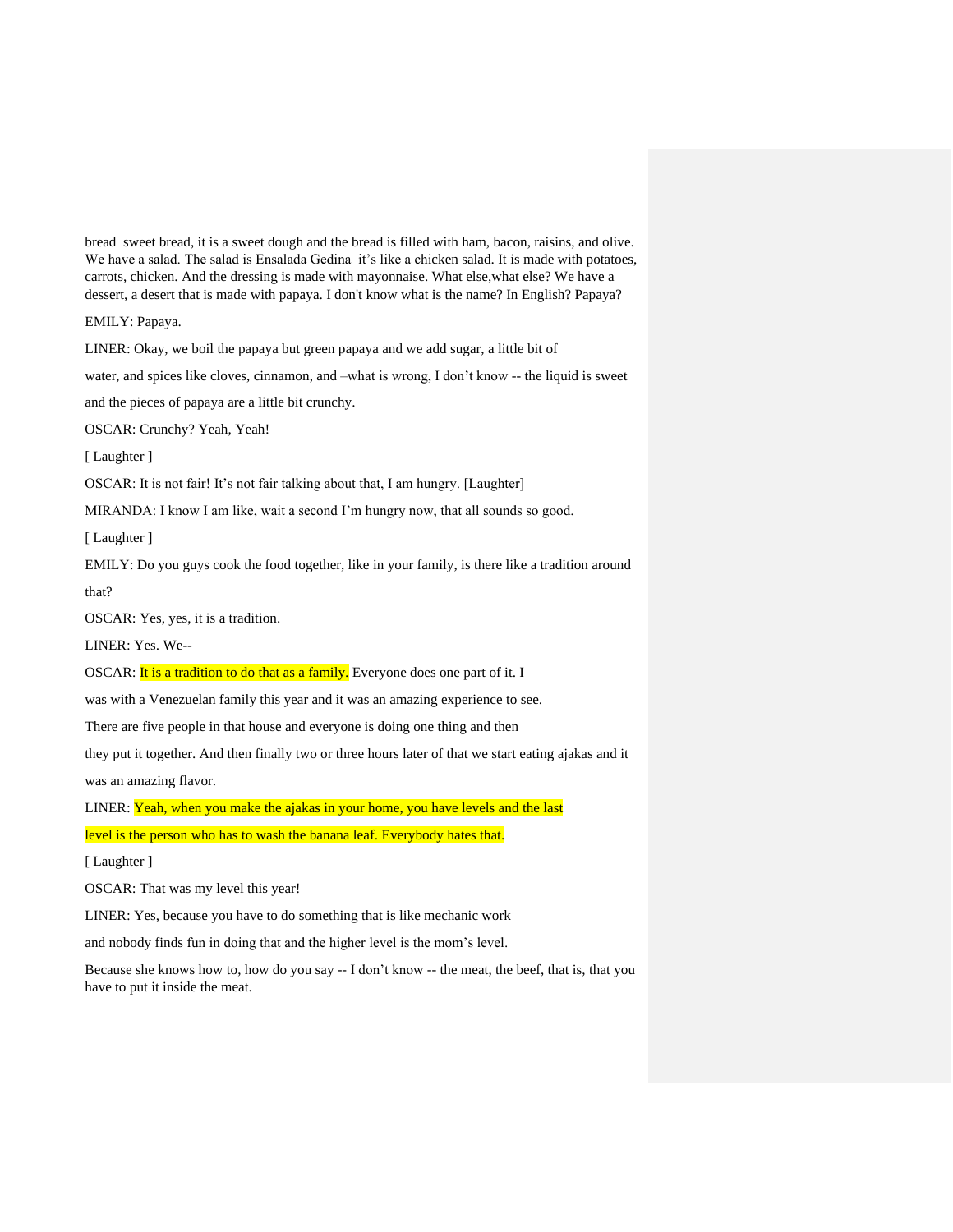OSCAR: Some spices and flavors and everything.

LINER: Yeah, **And you are going to have to -- I don't know – Growing up! Growing up,** when you are growing, when you are a teenager, you have to wash the banana leaf. But when you are going to be older, are getting older, you can do other things like wrap the ajaka or cut the

ingredients. It is like that.

MIRANDA: That's awesome. It is a collective of all the family members usually, that

help, right?

LINER: Yes.

MIRANDA: That's cool.

EMILY: What about you, Katie, or Miranda, or Ruby, do you guys have a favorite holiday or any special traditions that you do during it?

MIRANDA: Yeah. So, it's weird because our holiday for my family, that we put a lot of importance on, is not the normal holiday for most Americans. My families major holiday tradition is Halloween, so on the 31st of October. And I don't know why. I think maybe, just growing up my mom was super crafty and she loves sewing. Ever since we were little, she would make our costumes and it was so cool. 'Cause we would have the coolest costumes, like everybody would have their costume bought at the store and everybody would be the same thing. And me and my little brother would just have the coolest costume because we helped my mom make it. And so now that we're older, I work for the airlines. I work for United Airlines and we fly for free and we travel very, very cheap and we -- our new tradition with Halloween, is we go to Hawaii and we do Halloween there. And we've have done that like eight or nine years now and it is fun. Everybody in Hawaii for some reason dresses up, like, dog and pony show, bells, whistles, all of it. It is so cool to see everybody. And everybody there is so friendly, and most are take pictures and hang out at the beach and you're hanging out on the beach with Spider-Man. It is just so cool! It's not like a very traditional American holiday but for my family, that's just one of the ones that is very important to us, and we would like surprise each other- and we won't tell each other what we're

**Commented [MA2]:** Bit of analysis: The raw version said "cook" and it was hard to make out in the recording, but I noticed that Liner was doing a chopping motion as she said this so this is what I went with.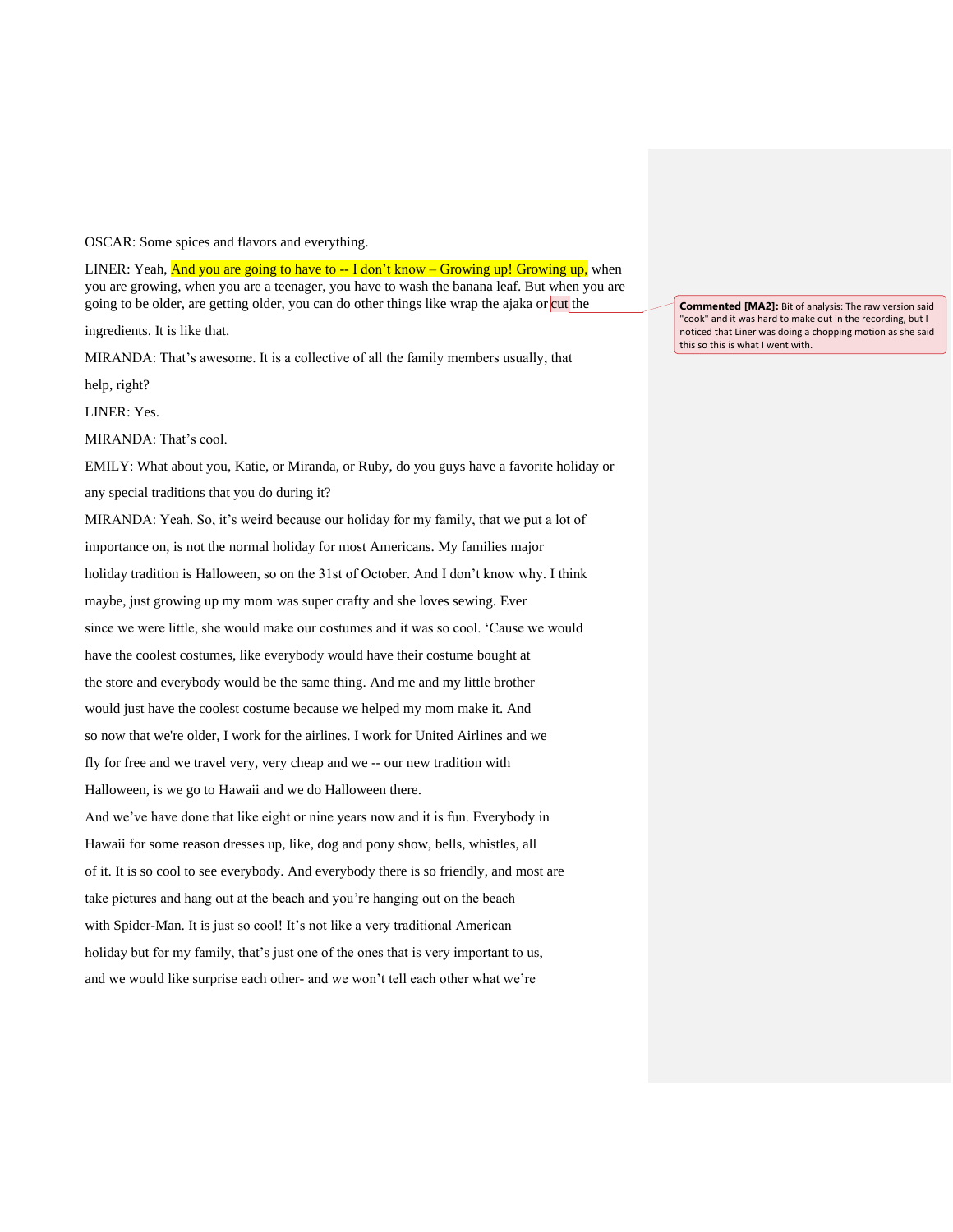going to be and then when it is time we are like, "Oh! Look at you!". I don't know. That is ours. It's pretty cool.

RUBY: I would say my favorite holiday is Christmas. It is like the one time-- because I have family that's scattered all throughout the US and like different countries and stuff and that's the one time we all meet and be a big family and get to see each other and have fun. And on top of that, I have an aunt that goes really crazy with her decorations for Christmas like oh, my gosh if you go down the street you are like "oh the house with all the lights and all the crazy stuff, and they are like that is the house because there is a lot of stuff. Man, the food is delicious! We eat a lot of like prime rib and you can't forget the mac and cheese. The Mac and cheese is Amazing! And yeah, that's pretty much my favorite holiday!

KATIE: Yeah, It think for me, my favorite would also have to be Christmas because I have family kind of all around the world, Germany and South Africa is where most of it is. And It's

the one time of the year we can all just get together, and we will meet here in Colorado and

I can see my cousins that I haven't seen in a while. And then on Christmas Eve, my mom, she makes ornaments to kind of summarize each of our years. So, for my siblings and I she will make ornaments. Like the year I graduated she had all my graduation pictures or like special things that happened to us throughout the year and she would give us these ornaments to summarize important stuff that happens and then we get to hang them up on the tree and then we'll just watch Christmas movies. And that's just really fun for me.

EMILY: That is awesome! I really like, Miranda, how you guys have Halloween

as like your favorite holiday and how you make it such a family event. When you

are right, in America it isn't like the most popular, common holiday to get together

with family --

MIRANDA: Yeah, and it's cool, my grandma-- My grandma goes with us too and stuff. I mean, It's not even just my intermediate family, like my grandma will go, my uncle, some of my other aunts and uncles-- it just depends on who is able to actually make it out to, Hawaii, but we help

them out with buddy passes, like cheap flights through our job, so.

OSCAR: I would like to be adopted into your family. [Laugh] To travel cheap!

MIRANDA: My dad works for United too so I grew up in the industry like around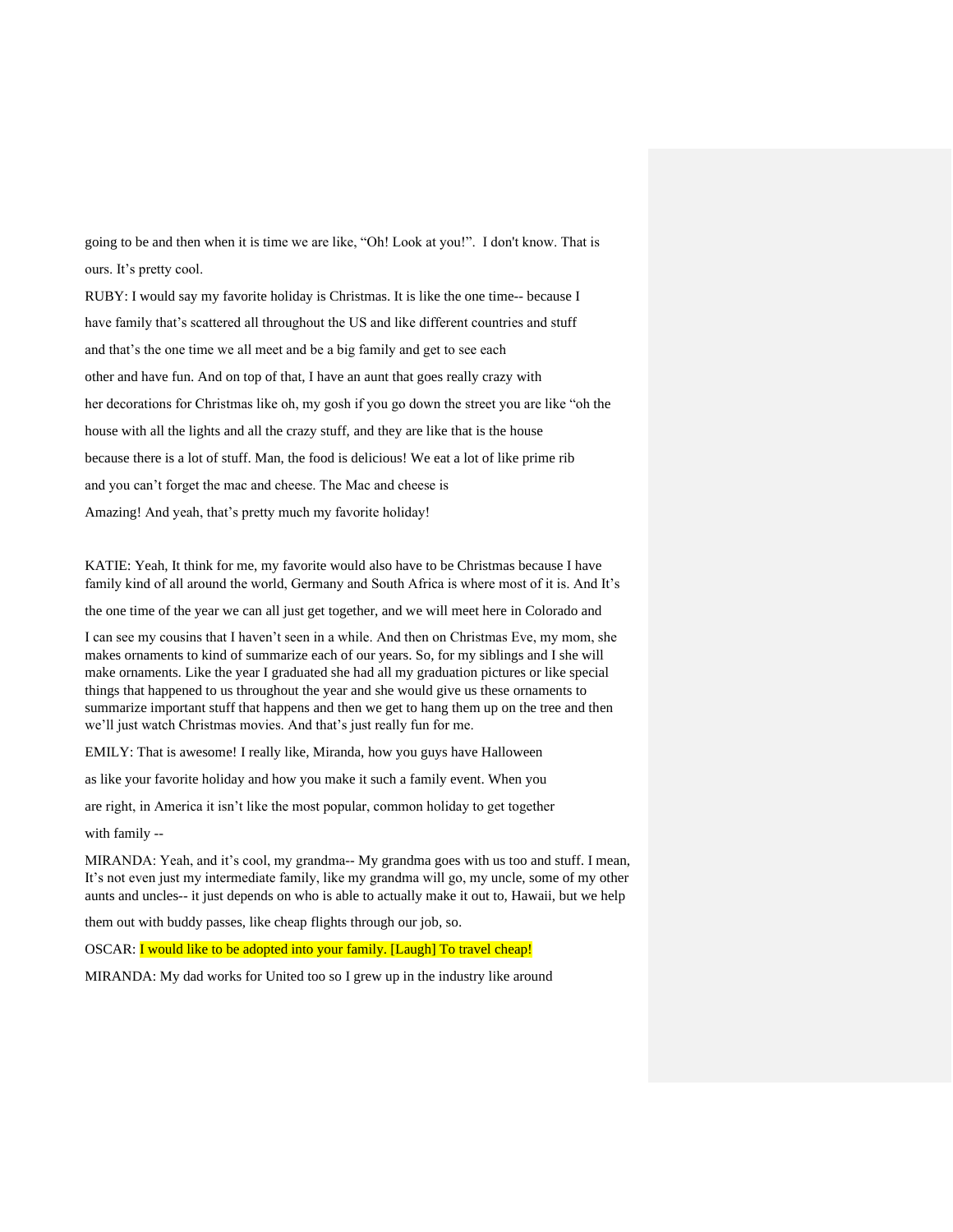airplanes. And so that's, I travel a lot, I try to.

OSCAR: Nice.

MIRANDA: So, for your--I know I joined late so if I'm repeating anything or ask anything repetitive, just let me know, but for anybody's holidays, is there specific clothing or dress that is like particular for that? Or like even just, you know, dressing up or not dressing up? Because like for instance, I mean like my holiday is about dressing up. That is what my holiday is. But I know, like for Christmas, my family is a little bit untraditional in the sense that we stay in our pajamas. So, I know that some families like to look nice and dress up for Christmas dinner. What does that look like for everybody?

LINER: In Venezuela, we used to celebrate Carnival. Like in Brazil.

MIRANDA: Yeah? That's awesome! I've been to the one in Panama.

LINER: We dress up during the carnival. Carnival is a holiday that we celebrate

40 days before the Holy Week.

OSCAR: In the same week that Brazil does? At the same time, right?

LINER: At the same time yes, yes. And many years ago in Venezuela, everybody used to

dress up, but right now I think only the children are dressed up. Before many

years ago people go out, used to go out, walk the streets through, throw water or throw out flowers to each other and celebrate the carnival in that way.

MIRANDA: Lots of music and dancing.

LINER: Yeah, yes.

OSCAR: Well in my family talking about Christmas for example, my mom used to ask everybody to dress like, it's not formal but like formal dress for that night. It is a special night for her. She doesn't let the children open the gifts until 12:00. So, sometimes I am mad at her because it's too late, like the children are asleep at that time. But it is a tradition in my family

since I was a child. And then my children and my cousin is the same. They don't

open the gift until after 12:00. So, like talking about the rice and there is a

special tradition in her house. We used to have a Christmas dinner there and the

table had everything like a movie. Like everything was in the right position and

you have to open the wine or special drinks and everything. And then everybody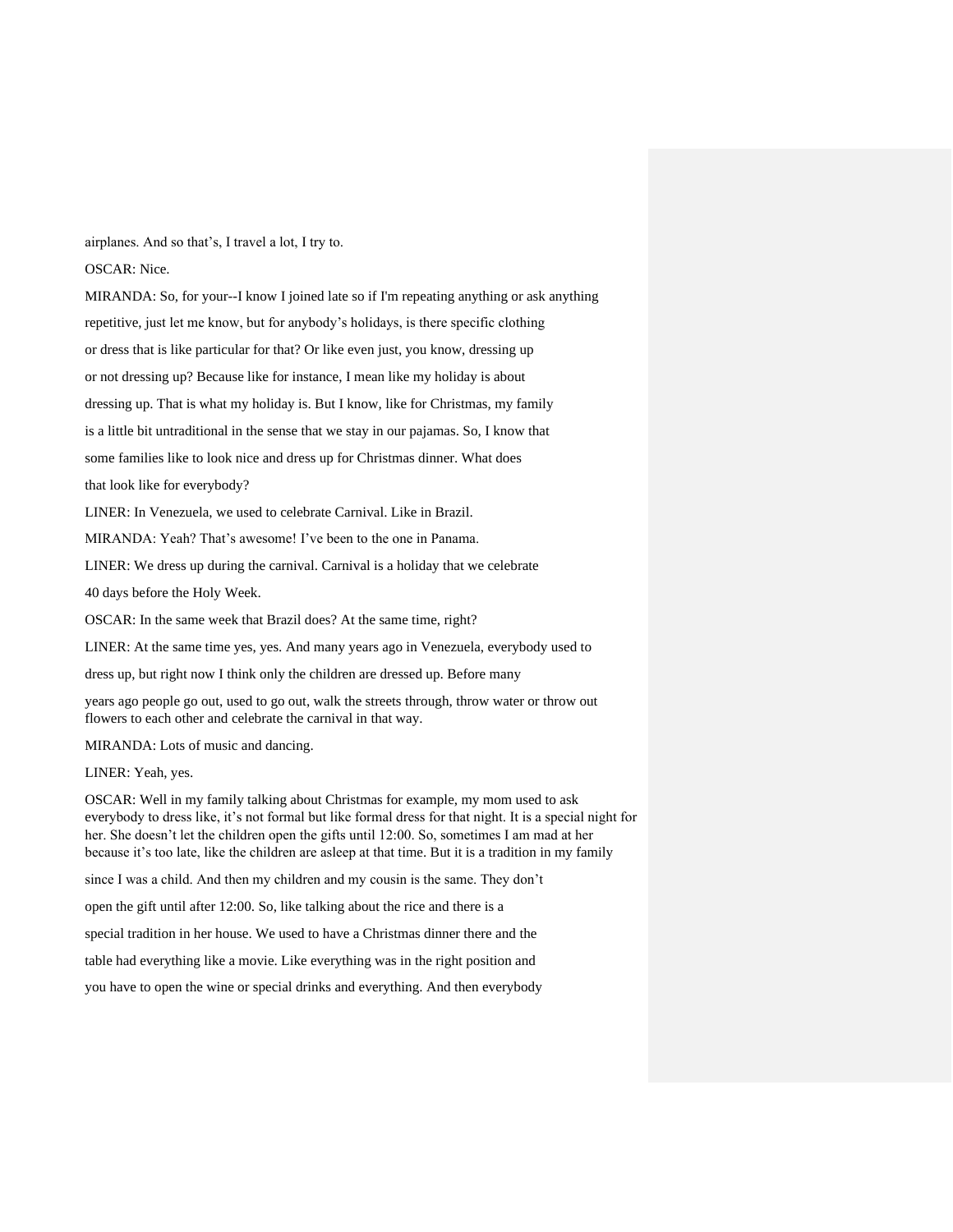has to say -- like if you don't pray,---if you don't do the pray, then you have to give like a -- it is like Thanksgiving here maybe and you have to say something about how you are happy or you are thankful with God about the year. So it is something like that. It is a tradition and

everybody has to talk. And when you have a child, for example, when my daughter was two years, she said some beautiful words and I remember. So, it's a nice tradition because every year you are trying to pay attention to what will be the next phrase or wishes that

they have to share with us. I think it is nice when you hear the children say some

beautiful words. So, something like that. And of course the food and everything. We

have a different tradition, we used to eat turkey but not with the recipe that we used

to eat turkey here. We have our own special recipe. And you can eat it with rice

and with some vegetables. And then at 12:00 everybody opens a gift. And then we

go to do fireworks. Because, in my country everybody can buy that and you can do whatever you want to about fireworks traditions. So, you just start listening at 12:00 and everybody at goes

"boom, boom, boom boom" because they buy the bigger ones. And I think here it is illegal to use that kind. But there is a tradition to spend around \$200 and it's a lot of

money and it is a lot of fireworks for you so, and that is a tradition for the holidays.

EMILY: That sounds like a lot of fun. I personally love fireworks. They are so

beautiful. Earlier you mentioned that Father's Day is one of your favorite holidays.

Do you guys do any kind of special dress or attire for that?

OSCAR: I live 20 minutes from the beach. The south of Belize is a really tropical country and we used to do all of our special celebrations, we used to do that at the beach. We are part of a club, we used to go to -- you have to rent a special place there, we used to go there. I love the seafood. That, for me, the seafood is my favorite and there it is really fresh and you are eating in front of the sea and you have beer and some seafood, many kinds of seafood. And I used to go

with my guitar and we would play guitar and we, how can I say? **I** forgot, Liner? -- We start a fire – but like I said, I forgot!

LINER: Fire pits?

MIRANDA: Like a bonfire?

OSCAR: Yes, yes like a fire in front of the ocean and everybody sits around that and we used marshmallows and we start singing with my guitar and I love to sing a lot. So everybody

**Commented [MA3]:** Unsure about this.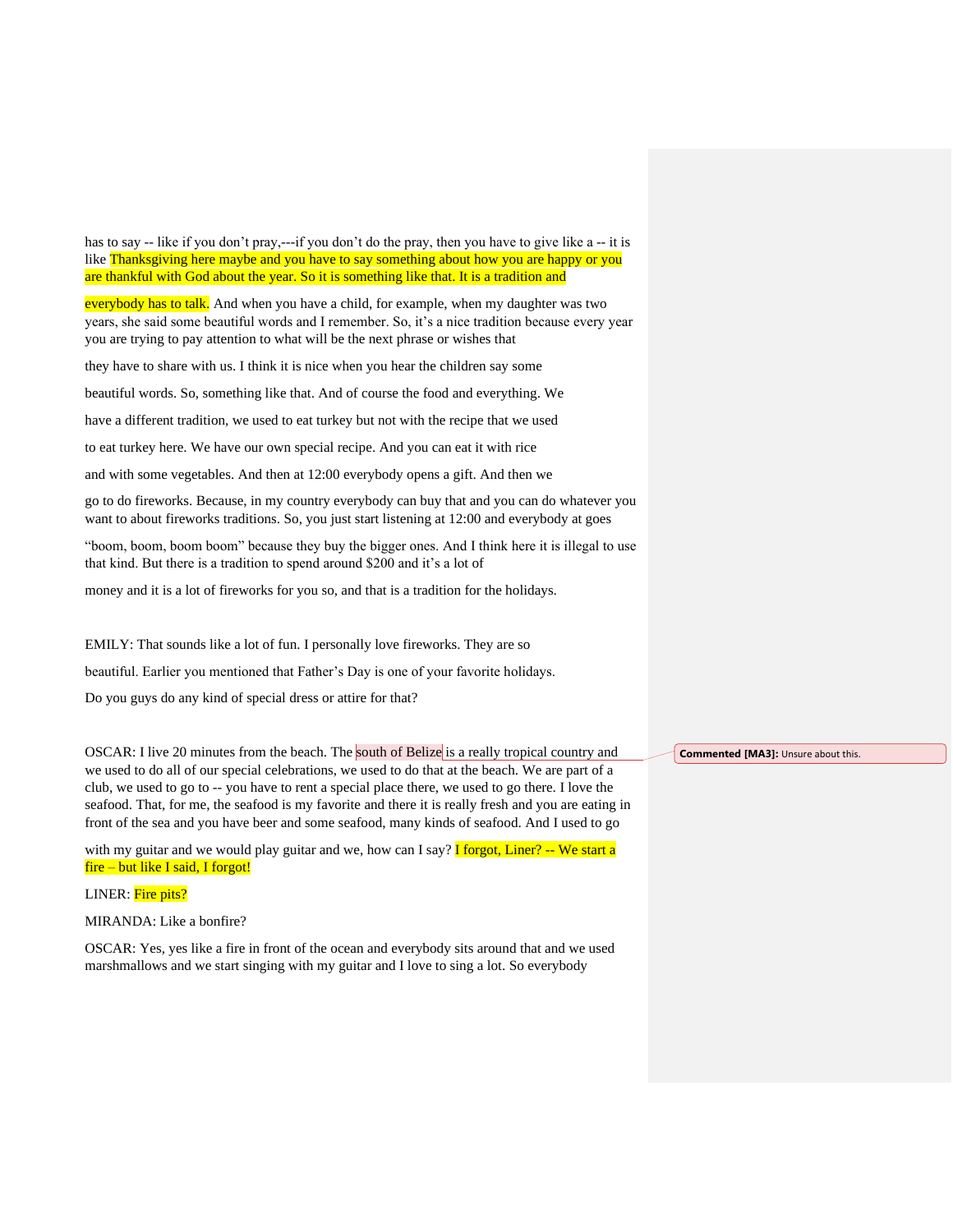if you invite me to a party or something like that maybe I will sing a song at

your party because I love to sing a lot. I am not saying that I am a good singer but I

am saying that I love to sing a lot. [Laughter] And we used to go because it's my day or my Father Day. But I make a decision to sing whatever I want. So I like that celebration because

of that. The food, as I told you it is seafood and meat and we used to do that. And the

dress code is really open because it is on the beach!

MIRANDA: That's super awesome. Would you guys say that music is a big part

of holidays? And, you know festivities? Is music a pretty big part of that?

OSCAR: Yeah, yeah of course. You have to have a good music. In my country we used to have Columbia and salsa music and tropical music -- I don't know how to say it in English -- but we

have tropical music, Columbia, salsa and Merengue music. And we used to do that because imagine you are on the beach, that music is for that area. But particularly in my case I used to like to have a lot of music, different kind of music. For example used to have music in English cassetes from the 60s, 70s , like the Beach Boys.

#### MIRANDA: [Laughter] Yes!

OSCAR: Yeah, I was a surfer for like, 12 years because in my country the surf is like a tradition there. And in my teenage years I grow listening to that music set. I would listen to the Beach Boys. the Police. Like Jim Morrison, The Doors. That kind of music, yes.

EMILY: I was going to say I love how diverse your interest is in musical genres.

You were saying tropical music and salsa music and now you are talking about

the Beach Boys like all of these different genres, they're just so different but it's awesome!

OSCAR: It is very different.

MIRANDA: I was gonna ask, so obviously, you are talking about the festivities on the beach, but how would the music differ or be different from like when you are at your Christmas

celebration? Is there music played there with the family? And what kind of

music would that be like?

OSCAR: We have a mix of music. For example we say (Singing) and, you know that music? I think that song is the same music but in English. We used to have special music for

Christmas. But near 12:00 o'clock, in the PM. You start listening to music that we call Christmas music but it is Columbian for Christmas, special music for Christmas. And we start dancing. And it's funny, it's fun. And I think we have like the same kind of music, Liner? I was this year

with some people from Venezuela and they listened to the same music.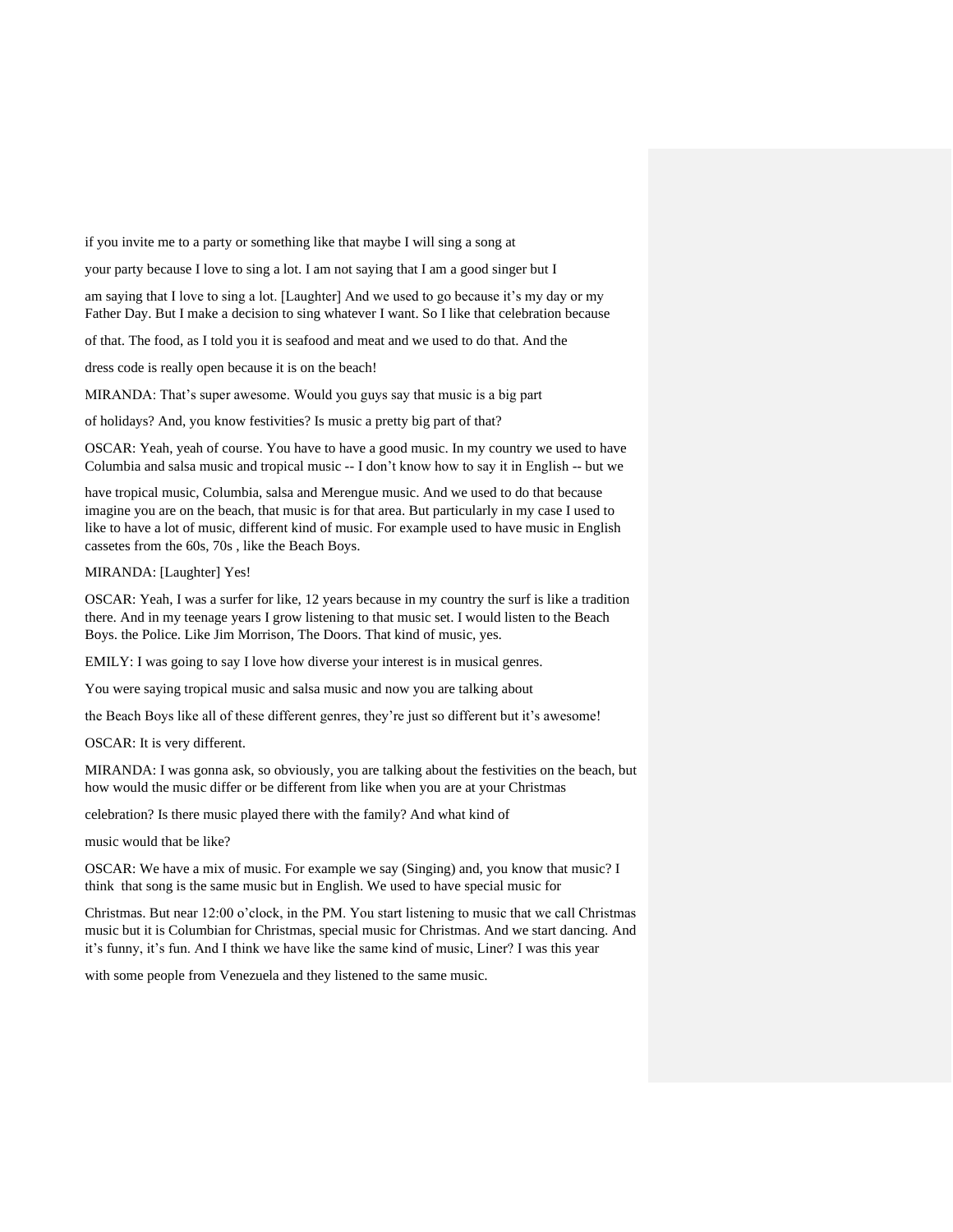LINER: Yeah, We live around the music. We are dancing and singing all the time in Venezuela. We have salsa, Merengue, bachata by the najos. All the music that is played in the Caribbean, the Caribbean area. And we also have for Christmas special music. It is called Guyta. OSCAR: Oh yes! Oh, Guyta.

LINER: Guyta, the reading is from the Solid state. One part of the country. But when, at

Christmas, we have the Christmas holiday, the whole country plays Guyta.

There is different of the Guyta from the other music. To play the Guyta, the musician uses an

especial instrument that is called a Furuko. And it is like a drum with a stick in the

middle.

OSCAR: I call it a drum. I did not know it had a special name [Laughs].

LINER: It is like a drum.

OSCAR: It is not Furuko.

LINER: Furuko.

[ Laughter ]

LINER: And that is special music that we use for Christmas.

OSCAR: Guyta music. Okay. Nice, I'll find it.

LINER: Yes, yes there is concerts for Guyta. It's very popular.

EMILY: I feel like in America, because I said my favorite holiday is Halloween.

There is really not too much Halloween music in comparison to Christmas—and I

guess like Thanksgiving has some music. But the music for Halloween is very

limited. But I really like Halloween kind of movies like by Tim Burton, like -- the Nightmare Before Christmas and Corpse Bride and things like that so I'll listen to those soundtracks a lot during the month of October, for me at least.

MIRANDA: I agree. I do the same thing. And same with just like creepy, spooky

themed stuff, like Sweeney Todd even though there is no relation to Halloween

but it's just like it's that vibe.

EMILY: What about the two of you, Ruby, Katie? Do you have any special

music you like listening to or playing during your favorite holidays?

KATIE: Honestly not really. Because like the big holiday in my family is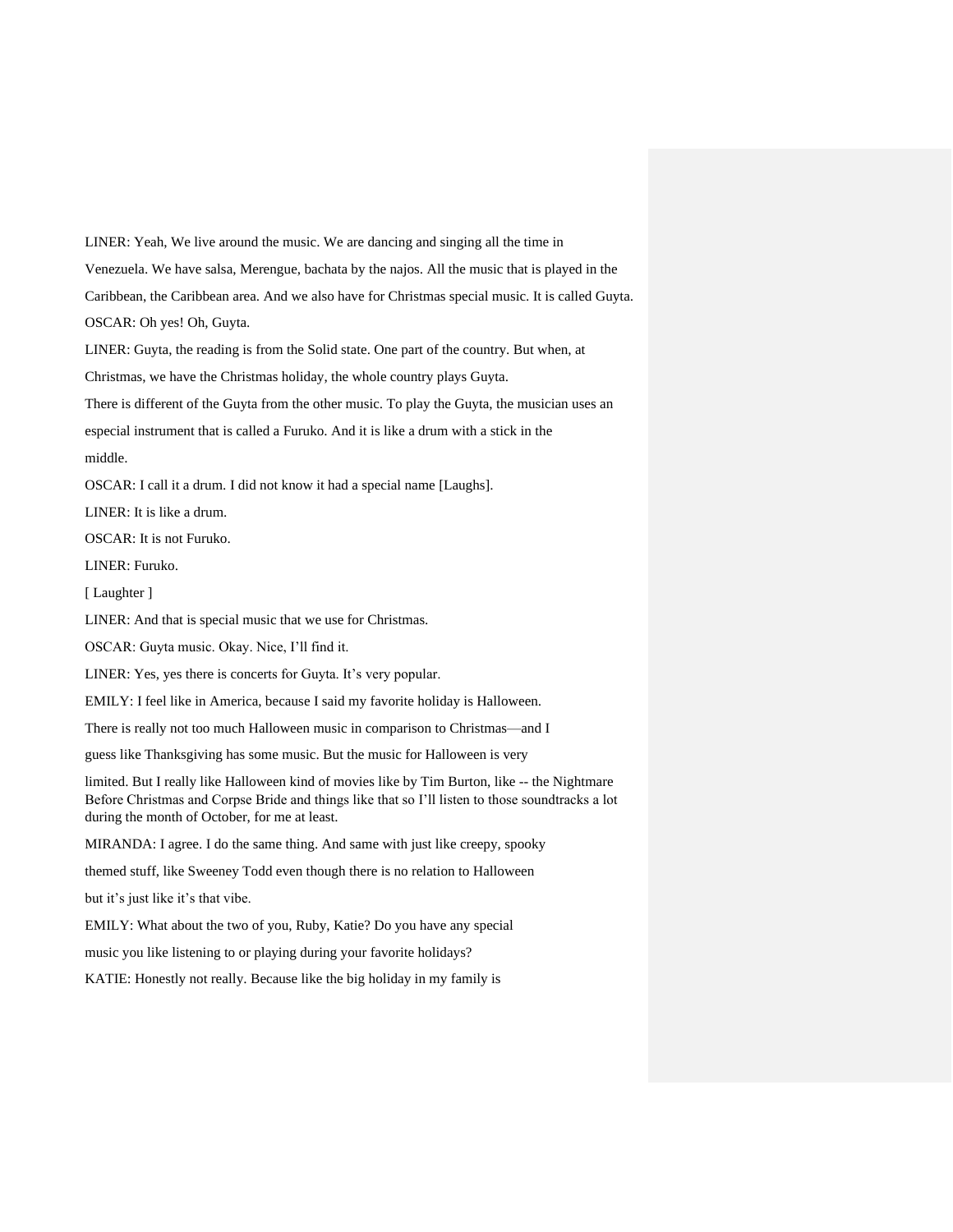Christmas, we mostly just have that. But other than that, not really. I do a lot of the

same stuff with like soundtracks and spooky vibes for Halloween but other

than that, not really.

RUBY: Same with Katie. We just listen to Christmas music and I have a lot of older

family. So, we just listen to like a lot of old music that sounds like Christmas music. So, [Laughter] yeah.

EMILY: Ruby, I am kind of curious. Do you guys celebrate Christmas differently

here in America been before you did when you moved here? Or do you have the

same tradition and same activities and food?

RUBY: The only thing I would say is a little bit different is that we open our Christmas

presents on Christmas Eve compared to like Christmas day. Christmas Day is just like we eat

food and call it a day like pretty early. Because Christmas Eve we stay up pretty

late. Yes.

EMILY: That is awesome! I was just curious about that and I was also curious

about birthdays. How do you guys celebrate your birthday? For me growing up as a kid we would invite, like when you are younger, you typically invite all your classmates over if

you have a birthday party and you have like cupcakes or cakes and sometimes

you would celebrate your birthday in class. Again you would have like your parents bringing cupcakes or something like that. But then separately, at least with me, we would have a family birthday where I was allowed to pick whatever I wanted for dinner and we would go out to the

restaurant I wanted to or my parents would make it a nice home-cooked meal.

And the only really music we would listen to or play would be the happy birthday

song that we have before I blow out my candles. Like what are your traditions?

Like Katie, Ruby, Miranda, what do you do for your birthdays?

KATIE: Well, for my birthday, my family would do a lot of the same. I would get to

choose food to eat. And I would have two sever birthdays. But for my friends

birthday I would just have a couple of people over and we would just play like Wii

games. Then for my family, they would come over and they would like hook up

My Spotify and just let me play whatever I wanted to. Just so they could get a feel for like what type of music I liked listening to, but that was pretty much it.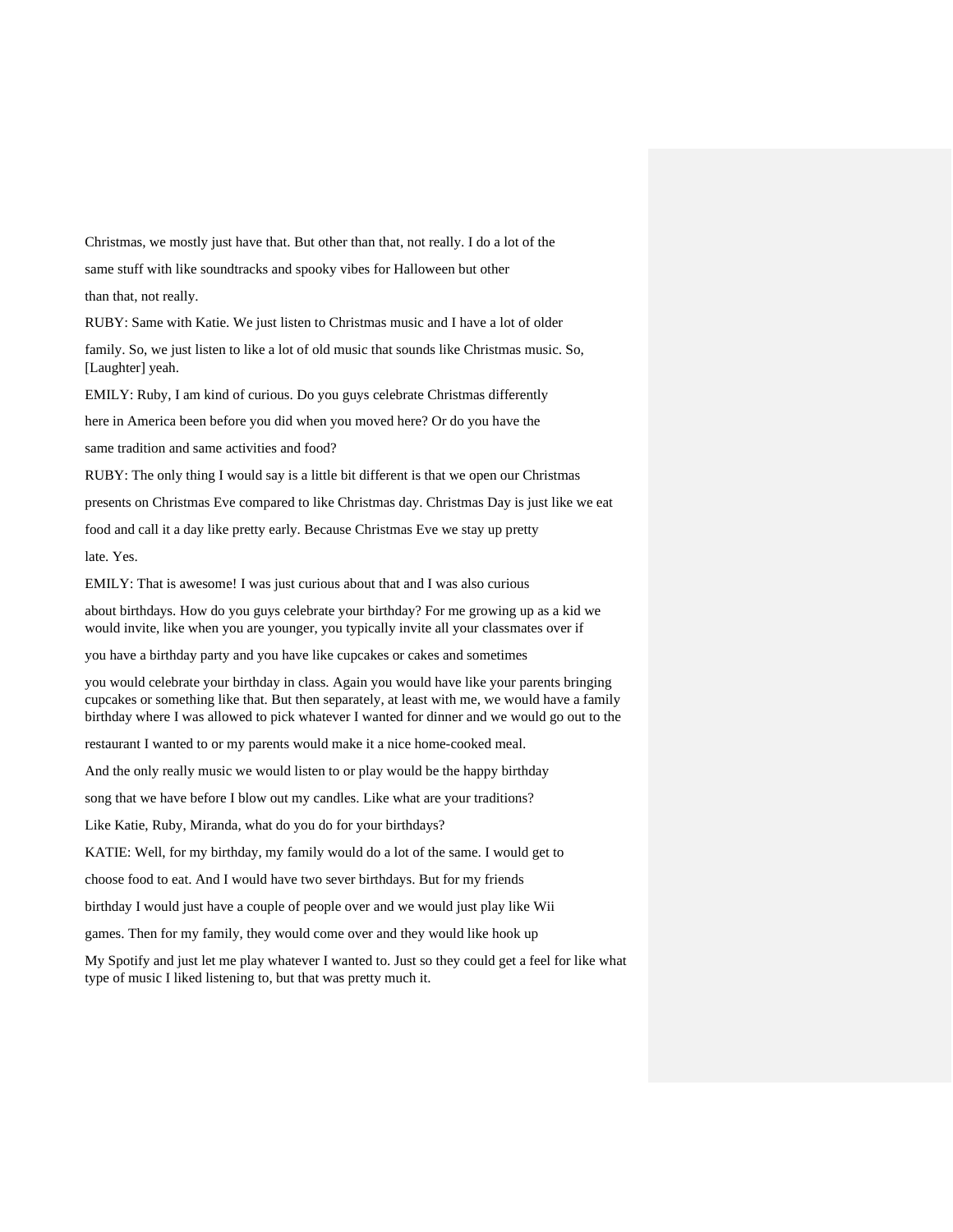RUBY: For my birthday, I get it either like the day before or the day after I get a day for my friends and then a day for my family. For the family, like Emily, I get to pick the restaurant or whatever food I want. And my friends, we just hang out and eat delicious food as well.

EMILY: Yeah, when I spend my birthday with my friends most recently for example I have my best friend and we have been best friends since kindergarten. She is basically, my sister. She and her boyfriend came out to Colorado and we got a cabin in the woods for the weekend. And we celebrated my birthday but also Halloween because to me October is Halloween the entire month. So we carved pumpkins and we went out to this restaurant called The Melting Pot; in each course you have fondue and you have little things you can stick in it. OSCAR: Oh, sounds delicious. EMILY: It is amazing. And that was just a great time for the three of us. And I really enjoyed it,

I brought my dogs. I personally really enjoy my friends happy birthday celebrations much

more than any other kind of celebration I have for my birthday.

MIRANDA: I agree with that. I mean, I love spending time with my family around my

birthday obviously, but in my more recent years like probably the past, I want to

say maybe four or five years I have made the decision to be traveling on my

birthday and be out of the country. So, I would take my international trip of the year

on my birthday and I realized two years ago when I was in Amsterdam which I

was actually with a friend and I realized it's really lonely to be spending my

birthday out of the country. Like yeah it is amazing to be traveling and that is what really fuels me, but I wasn't around anybody I loved and nobody anywhere I was knew it was my birthday.

And so I decided to change that and now I take my vacation a week after my

birthday. But it wasn't until I had that experience that I realized really how much I

valued being around my friends and family for my birthday. The first couple of

years were great like yeah I am out of the country and going all crazy, but it then

sunk in and I thought I want to be around my friends and family for my birthday

so I will take my vacation next week.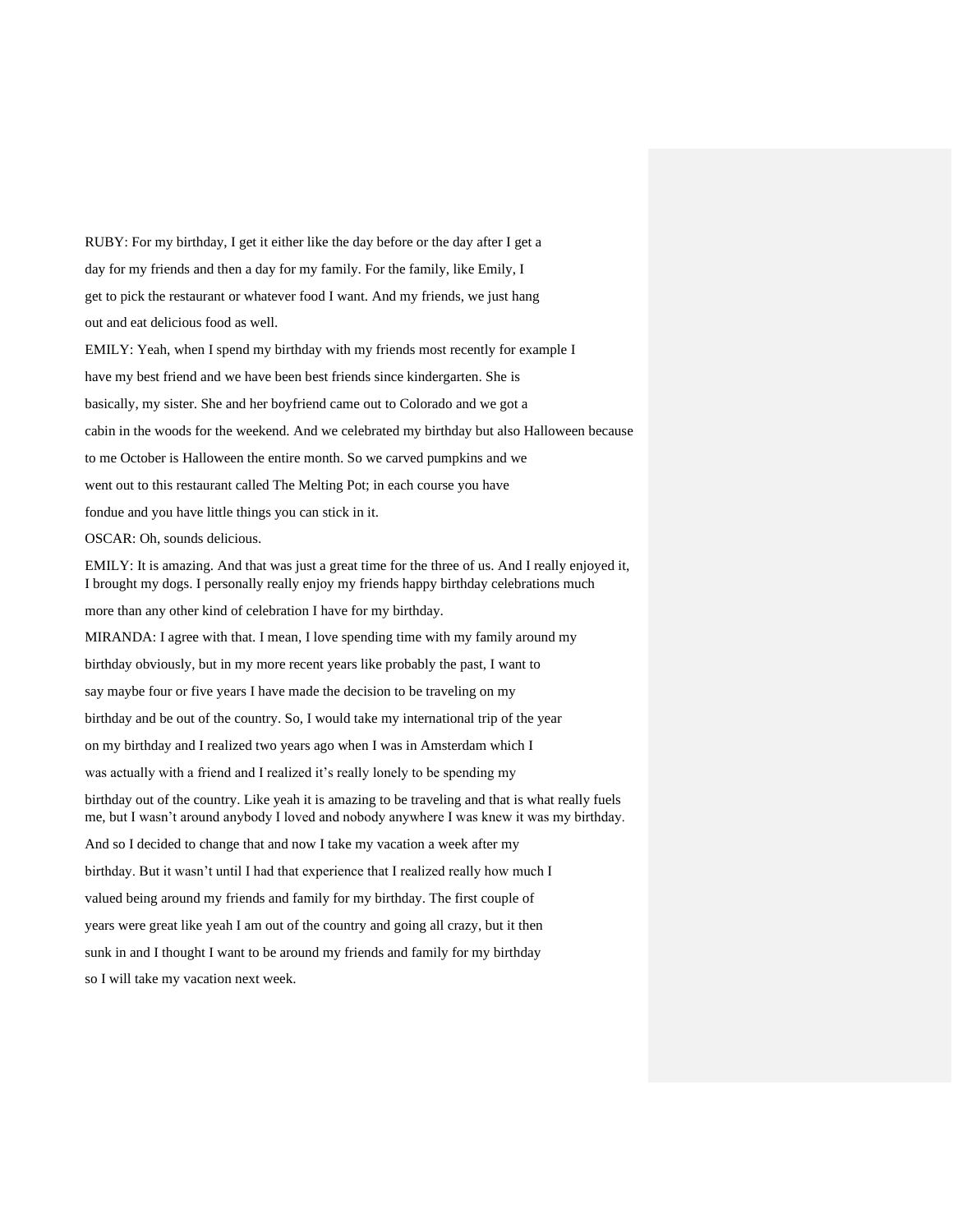EMILY: I feel like an America celebrating your birthday has more to do with your friends whereas celebrating traditional holidays like Thanksgiving and Christmas and maybe even Easter, Fourth of July is with your family which is a distinction I don't think I necessarily seen before thinking about it right now, but through talking about this yes it seems like birthdays are focused a lot more on friends in America than family in comparison to other holidays -- then family and

comparison to other holidays. Liner and Oscar, do you do anything special for your own birthdays or your kids' birthdays?

OSCAR: Well, every birthday for us is special. We have almost the same people. We

invite everybody in our family or friends. We used to cook--for example when it is my birthday, I don't cook or nothing. But if it is my wife -- I used to be the one who would cook something

special. I travel a lot. Like Miranda I used to travel many, many years. Like 20 years I've been traveling in many countries, so I used to have a special dish and I would try

special dishes in every country. So, then I tried to cook that in my family. Every year, for

example, when I was in Chile I learned the way that they prepared the

meat and then a special way to baste the vegetables. And then the mashed

potatoes but with a special taste and some things that were typical from Chile. I

would buy that and then I would cook that dish for the birthday, for example my daughter's birthday and I used to cook pasta lasagna or something like that. That is my part of the party, the

Food. Iused to enjoy the food and for me if you have a party and the food is no good, it's not a good party. And then of course we play special music, for example, that same tropical music, tropical music, or we used to dance for little moment. It is not like a dancing party but we used to dance for some part of the party. And of course singing, karaoke singing is some part of

the party too. And we invite all of the families, friends. And we used to share with

them a cake or something like that at the end of the party. For example I was in a family party last Friday that started at 10:00 p.m. At that

time I arrived at the party and I go to my home at 4:00 a.m. Before we drink many, they were from Honduras and they shared with us some special liquors that they had their so it

was like a tequila, but it was hung jury and special tequila or something like that.

We shared that and we were singing and dancing and eating pork, meat,

something that they cooked, typical from Honduras. That is our typical celebrations, is like that and we used to sing like Mexican music, like mariachi music at 12 like in the middle of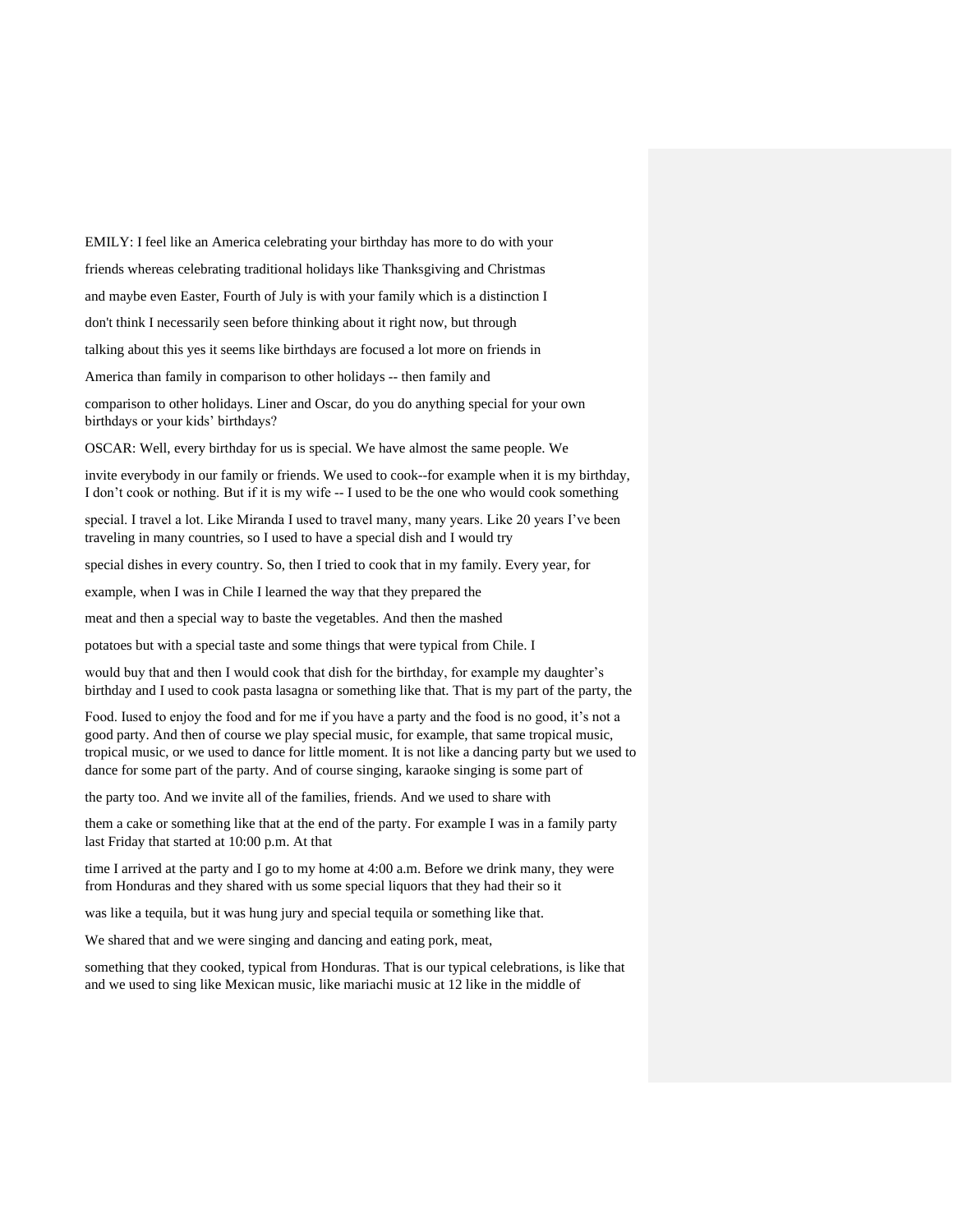the celebration we used to sing five or six mariachi songs, like for example (Singing) we would sing that song even early in the morning. It is like a typical song in our celebrations.

EMILY: That is really cool. I love learning about everything you guys are sharing about your families and your cultures. I want to say we have about four more minutes before we want to reflect on what we learned on what we got out of the past two sessions. So Liner, you have anything you want to share? I would love to hear that.

LINER: In Venezuela, I think we have different stages to celebrate the birthday. Because when you are a child, your parents invite their friends with children and those are your friends. But at the end of the day of the party ends and in there will be another party. Everybody is ready for the party because the kids or the children go to the bed and the other people goes to dance or keep dancing and singing in

the house and drinking a lot. And after that, when you are teenager sometimes you say to your parents and you can invite your friends to your house. Most of your friends are in the house, but your friends, the people who you study with also can celebrate your birthday in school. We have the special celebrations called quince anos for when you are 15. And that is like a wedding it is as important as when you are getting married. You can be dressed with a big, big

dress. At 15, we just celebrate girls at 15, not boys.

OSCAR: No boys.

LINER: I don't know how to explain that. Because it is a big, big party and everybody is

dancing, eating, drinking the whole night. We use to celebrate at least one night

but some people can keep—you can keep celebrating for two or three days.

OSCAR: It is like a wedding! Right, yeah.

LINER: Like a wedding. And even the wedding is similar. People celebrate.

They kill a big animal for like beef, pork. Yeah, and those are big, big parties. We celebrate

what else? When you are young person, or you're already grown you can celebrate in your office or with your family or with your friends. We make parties everywhere. It is different. But

that I think is the description of our celebrations, our party celebrations.

EMILY: That is awesome! So I know we do want to reflect on what I was asking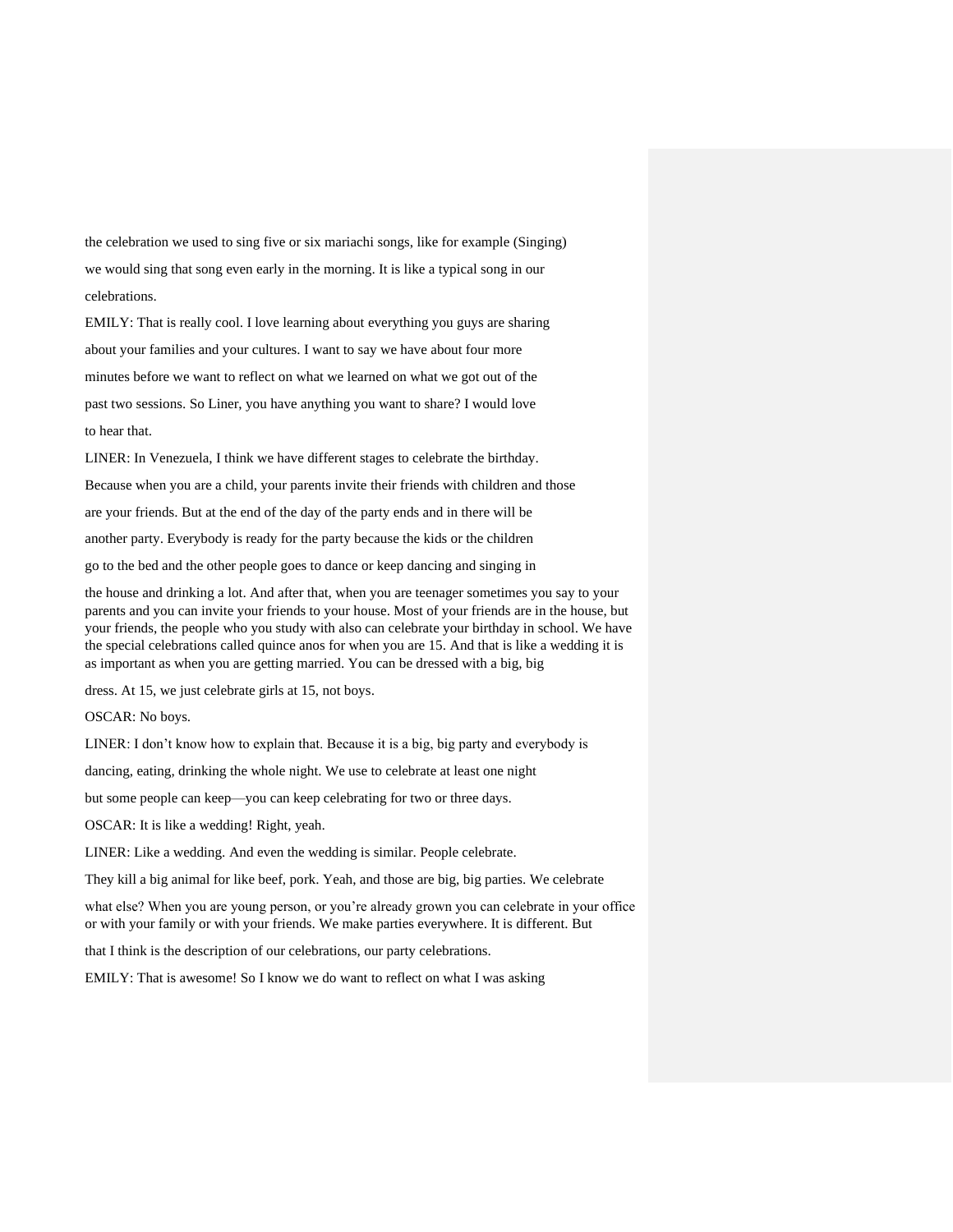about the question I had this entire time is what is your favorite drink?

MIRANDA: I was just going to ask that, Emily. On my gosh, you took the words

out of my mouth. I'm impressed.

EMILY: For either your holiday like Christmas, Father's Day, or your birthday.

What are your different drinks that are your favorite for each celebration? For me

I don't necessarily have a favorite, but I always drink hot chocolate on Halloween

and on my birthday.

LINER: I don't have a favorite drink, but we have different drinks like a national

drink that is made Venezuela. It is rum. There is a lot of different ones in Venezuela, we

are making rum. And I like that drink. We have a Christmas drink that is called

punche de crema, "cream punch" or something like that [Laughter] it is made with rum but also has egg, milk and sugar.

MIRANDA: So like, that is comparable to our eggnog, sort of similar to our eggnog that we drink around Christmas. I don't personally drink it, but it is popular around Christmas. I was going to ask; the rum that you drink is it dark or light rum?

LINER: Dark rum.

OSCAR: It is rather dark.

MIRANDA: Okay, cool.

LINER: The thing when, you know we have a different kind of rum. But you know the rum is

more special when the rum is sweeter.

OSCAR: And it is like that. In 18 years is more expensive than the 12 years or

six years but a typical year a middle like rum is six years, four years is cheaper ones, but good ones.

LINER: The more special one is 12 years, 18 years. I don't remember what it is – distillate?

EMILY: No that is correct! Miranda, Katie, or Oscar, do you guys have a favorite

drink?

OSCAR: For me, my favorite drink right now is whiskey. I used to drink a lot of

rum but it has too much sugar and the problem is that if you drink too much, the next day it is too hard. The rum punches you too much. And so now, I'm drinking -- since like I think 10 years ago, whiskey. It's expensive but it's better.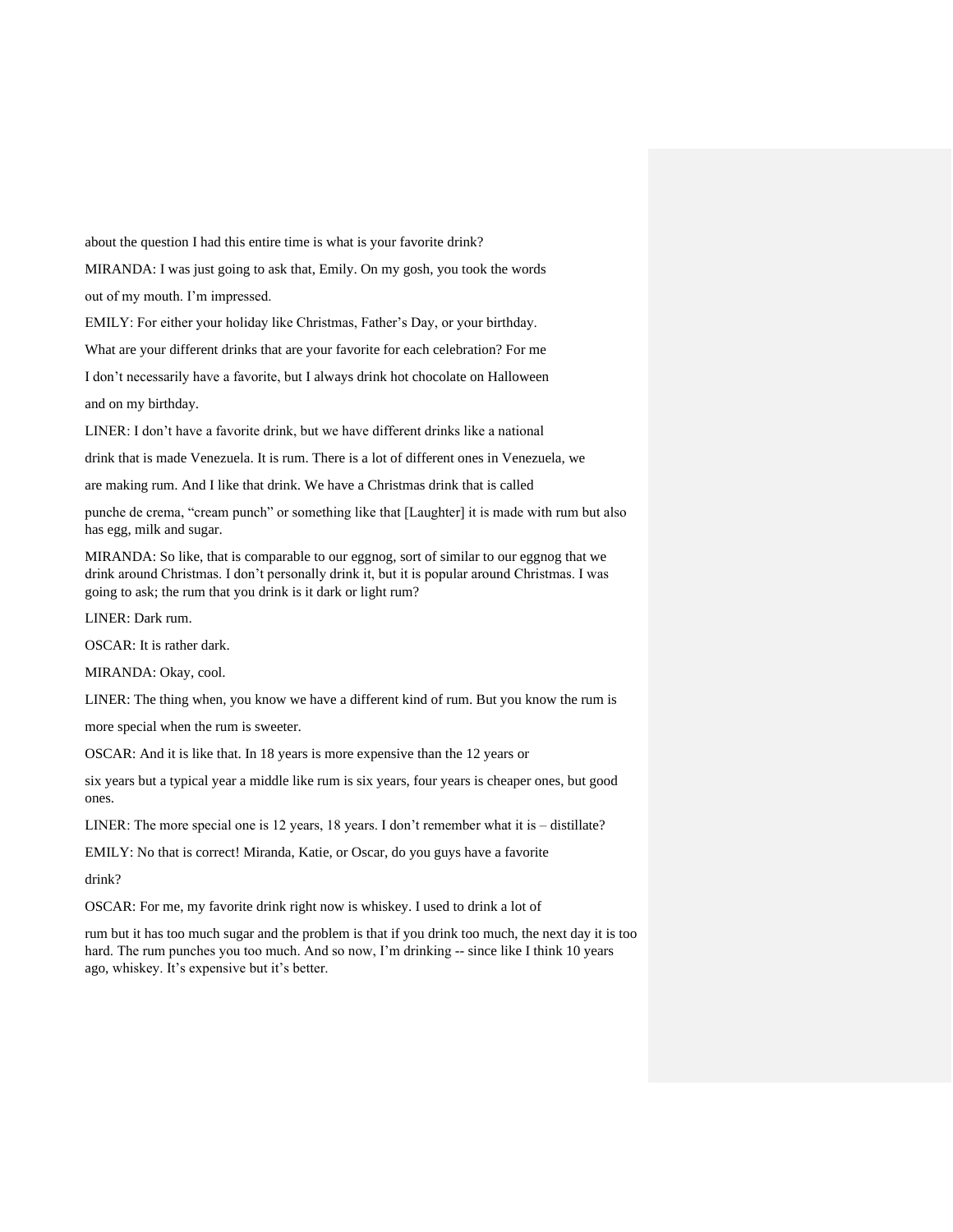LINER: That's not better! [Laughter] OSCAR: Of course, it's better. It has a better taste. It is better. -- OSCAR: I will share with you my whiskey. [ Laughter ] LINER: I don't like it. OSCAR: Blue label! You have to drink it from blue label. MIRANDA: No whiskey for me either. But one drink that is popular for my family, not me at all, is beer, specifically Coors Light or Coors brand. Because my grandpa whose parents are migrated from Mexico, my grandpa, he retired from the Coors factory in Golden, Colorado. He still gets cases and cases of beer For so cheap and that is a huge part of any of our celebration is beer. I don't drink beer. I don't like the hops flavor of beer. I don't like it. OSCAR: For me it is the wine. The wine is my favorite. But it is more common that people have whiskey at every celebration. It is easy to find it. For us, I studied in Chile and Chile has a tradition of wines so I really love the wines too. KATIE: Yeah, My family doesn't have one that we like drinking. We really like apple cider throughout the fall season. I'm not a huge fan of it. That is pretty much it. EMILY: Apple cider can be good when it is fresh. But okay, just to shift gears to the last thing. I think I was wondering what guys, what if you guys gotten out of these past two sessions so far? For me I feel like I've not only connected with the two of you in a way I could have never imagined, but I also have learned a lot about my classmates, some of which I've had classes with for maybe a year now, but only knew there first and last name. So I've gotten a lot out of that and I feel like it has been really helpful for me to see the world in a different perspective and to just learn about the lives of people that live in the same state as me but experience it completely differently.

MIRANDA: I would have to agree. I think the most impactful thing right now is that I feel like I am taking in new information that I feel like I would never know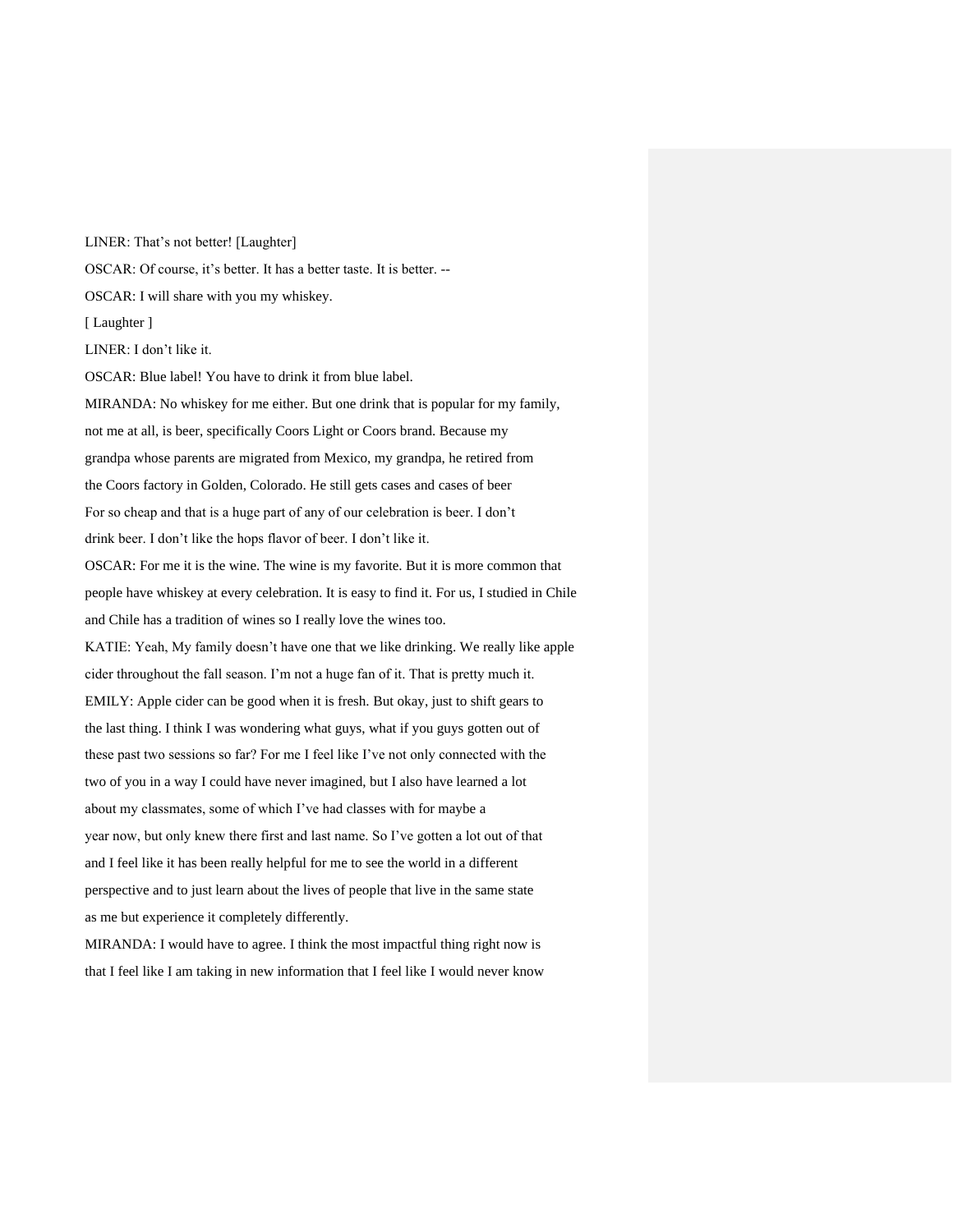about others culture, but also people in my culture celebrate their own things because everybody is so different and I think it is so cool to have two Venezuelan because it shows a some of the variance in how each of you in the same country celebrate yours. So we get a lot of different perspectives on it and I think it is so cool!

[Laughter ]

OSCAR: Come on, Your turn.

LINER: My turn? Okay, for me to meet with you is like being traveling. It is great to know different cultures, different point of view on the same thing. And that is very-- That's enriching. I like it.

EMILY: That is a really beautiful way of putting it. I definitely feel that too. OSCAR: I agree with Liner. I feel the same. We, all of us are really different people and you, for example, live here with your culture so I'm learning about it. We talk a lot. Some of you just say a couple of words. I think we talk a lot, it is a Latin way to live, we really speak and speak and speak a lot and some of you set a couple of words and answered what they had to say and I think we shared a lot of things. I am really happy to meet you and learn the way that you pronounce, the pronunciation and speak in the words that you are using. So, I am really happy to be here in this class. EMILY: Katie, I am curious as to what you had to say but also Liner, do you feel like your skills of using English, do you feel like you are becoming a little bit more comfortable speaking with native English speakers or learning new words? Because we really want to help you guys with that too. So if we can do anything more to help you with that please let us know.

LINER: Okay, how can I say this? I am not thinking, right now I am not feeling that I am improving. But that is right now I can realize how many mistakes I am making.

[ Laughter ]

And that is good for me because when I am not speaking -- I did not used to